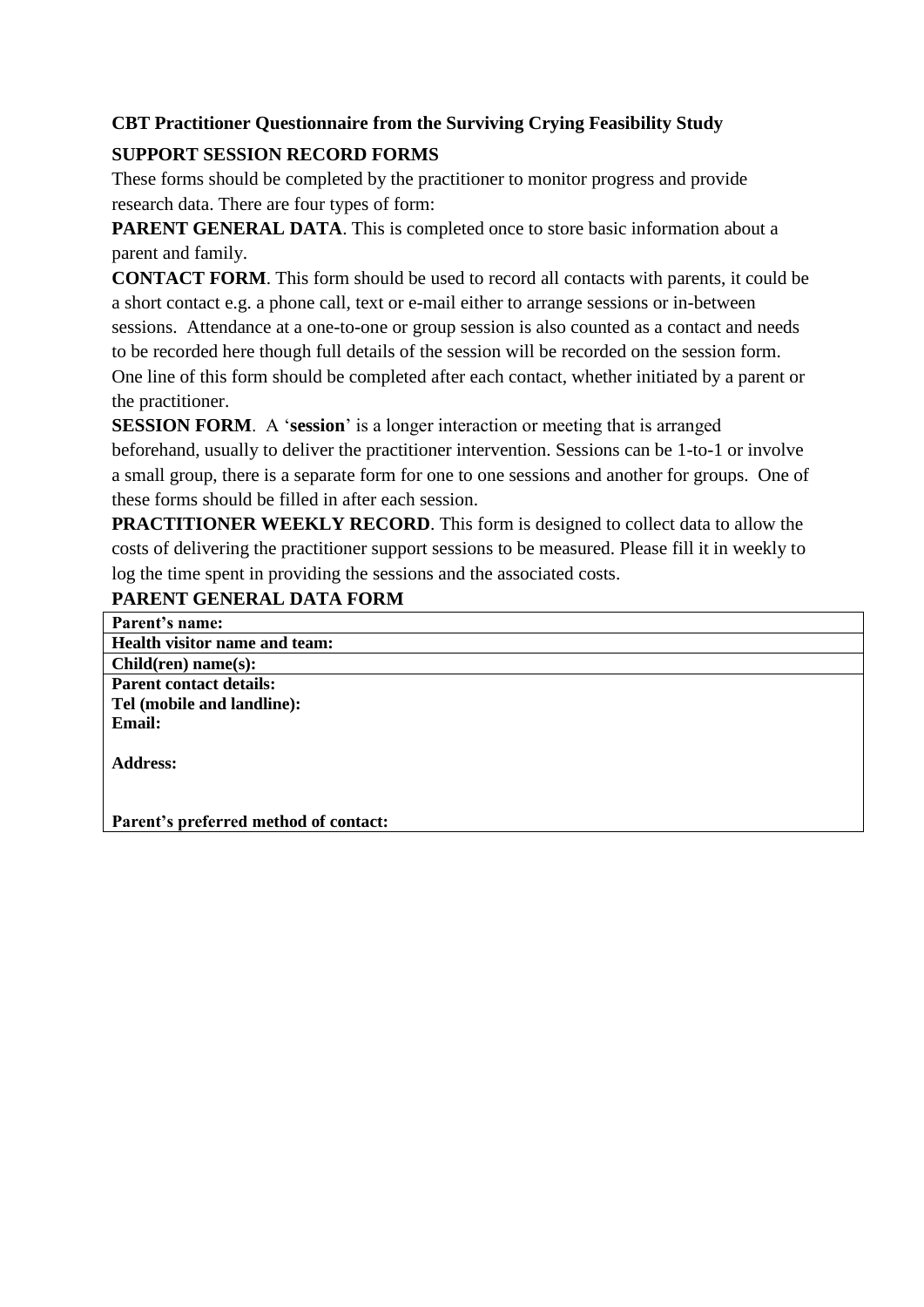## **CONTACT FORM**

(This form should be used to record all contacts with parents, it could be a short contact e.g. a phone call, text or e-mail either to arrange sessions or in-between sessions. Attendance at a one-to-one or group session also counts as a contact and needs to be recorded here though full details of the session will be recorded on the session form. One line of this form should be completed after each contact, whether initiated by a parent or the practitioner)

| Name of parent:    |                                                                                                                                        |                                                                                                                                                                                                                                                                                                                                                                                                      |                                      |                                                                                                                  |
|--------------------|----------------------------------------------------------------------------------------------------------------------------------------|------------------------------------------------------------------------------------------------------------------------------------------------------------------------------------------------------------------------------------------------------------------------------------------------------------------------------------------------------------------------------------------------------|--------------------------------------|------------------------------------------------------------------------------------------------------------------|
| Date of<br>Contact | <b>Type of Contact:</b><br>Phone call $(p)$<br>$text{ text (t)}$<br>e-mail (e)<br>internet media $(m)$<br>other (o: please<br>specify) | Brief details of contact e.g. scheduling or<br>cancelling a session. If cancelling or re-<br>scheduling, please record: (1) reason given;<br>$(2)$ date of any new session; $(3)$ was the<br>original session a 1-to-1 or small group<br>session. For support sessions please record<br>date and whether attended one to one or<br>group sessions. If parent dna'd session<br>record this here also. | Length of<br>contact (in<br>minutes) | <b>Who</b><br>initiated the<br>contact:<br><b>Parent or</b><br><b>Practitioner</b><br>$\boldsymbol{\mathcal{P}}$ |
|                    |                                                                                                                                        |                                                                                                                                                                                                                                                                                                                                                                                                      |                                      |                                                                                                                  |
|                    |                                                                                                                                        |                                                                                                                                                                                                                                                                                                                                                                                                      |                                      |                                                                                                                  |
|                    |                                                                                                                                        |                                                                                                                                                                                                                                                                                                                                                                                                      |                                      |                                                                                                                  |
|                    |                                                                                                                                        |                                                                                                                                                                                                                                                                                                                                                                                                      |                                      |                                                                                                                  |
|                    |                                                                                                                                        |                                                                                                                                                                                                                                                                                                                                                                                                      |                                      |                                                                                                                  |
|                    |                                                                                                                                        |                                                                                                                                                                                                                                                                                                                                                                                                      |                                      |                                                                                                                  |
|                    |                                                                                                                                        |                                                                                                                                                                                                                                                                                                                                                                                                      |                                      |                                                                                                                  |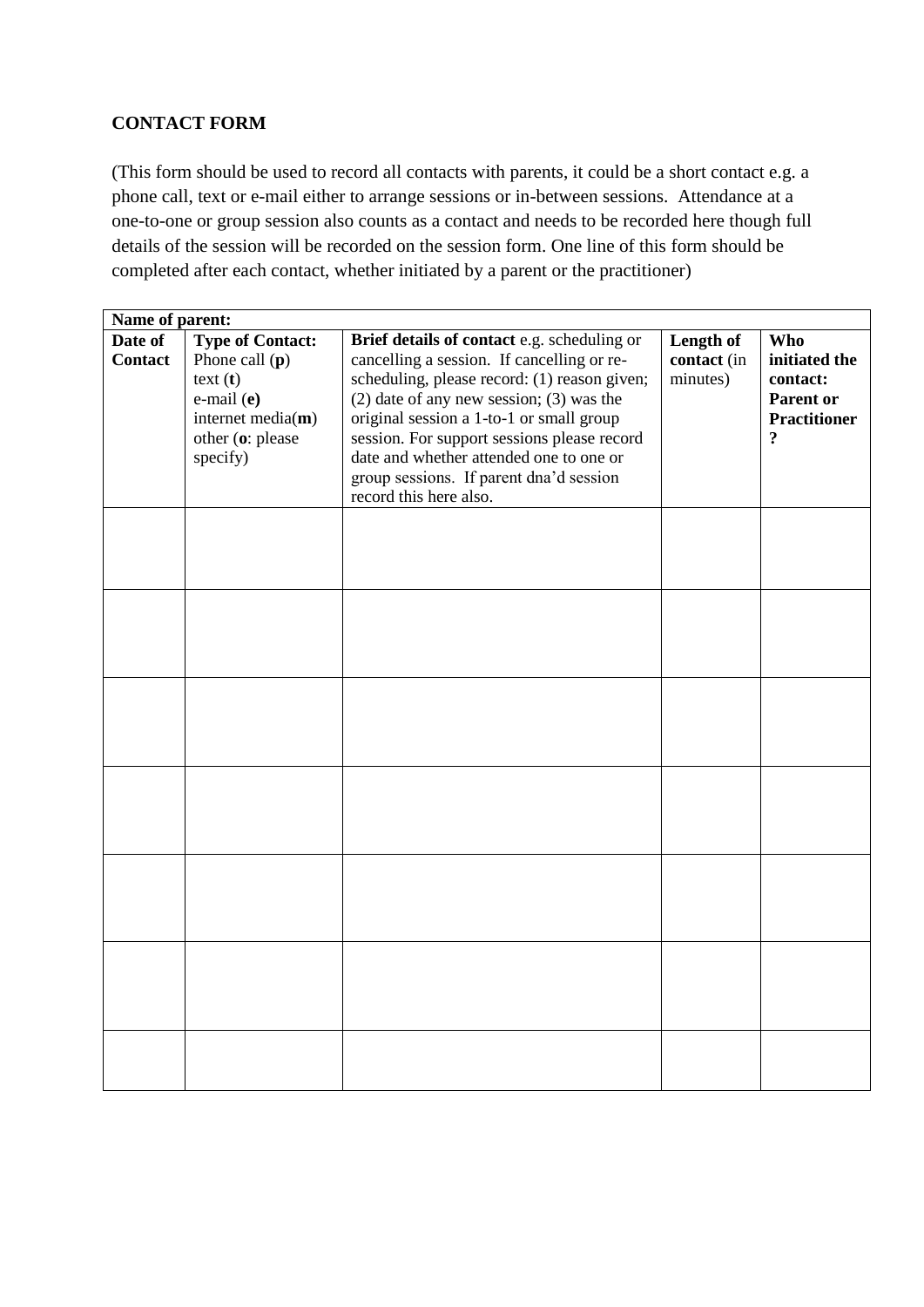# **SESSION FORM FOR ONE-TO-ONE SESSIONS**

(A '**session**' is a longer interaction or meeting that is arranged beforehand, usually to deliver the practitioner intervention. One of these forms should be filled in after each session).

| 1. Name of parent:                                                          |                                        |                                      |  |  |
|-----------------------------------------------------------------------------|----------------------------------------|--------------------------------------|--|--|
| 2. Date and time of session: Date:                                          | Time:                                  | (am or pm?)                          |  |  |
| 3. Type of session                                                          | How long was it <b>planned</b> to last | How long did it <b>actually</b> last |  |  |
| 1-to-1, face-to-face<br>meeting of a practitioner<br>with 1 parent          | mins.<br>hrs.                          | mins.<br>hrs.                        |  |  |
| 1-to-1 phone discussion<br>between a practitioner and<br>1 parent           | hrs.<br>mins.                          | mins.                                |  |  |
| 1-to-1 <b>internet</b> discussion<br>between a practitioner and<br>1 parent | mins.<br>hrs.                          | hrs.<br>mins.                        |  |  |

|                                          | In a parent's or | In a clinic/     | In another place (please) |
|------------------------------------------|------------------|------------------|---------------------------|
|                                          | parents' home    | treatment centre | specify where this was)   |
| 4. Where did this<br>session take place? |                  |                  |                           |

## 5. Did a child attend the session?

| Yes                    |  |
|------------------------|--|
| (If yes please record) |  |
| child's age and sex)   |  |
| Nο                     |  |
|                        |  |

#### 6. Had this parent done the home activities? (please tick a box)

| No homework activities set                                        |  |
|-------------------------------------------------------------------|--|
| Parent had done homework activities                               |  |
| Parent had tried but been unable to complete the home activities: |  |
| Parent had not done any home activities:                          |  |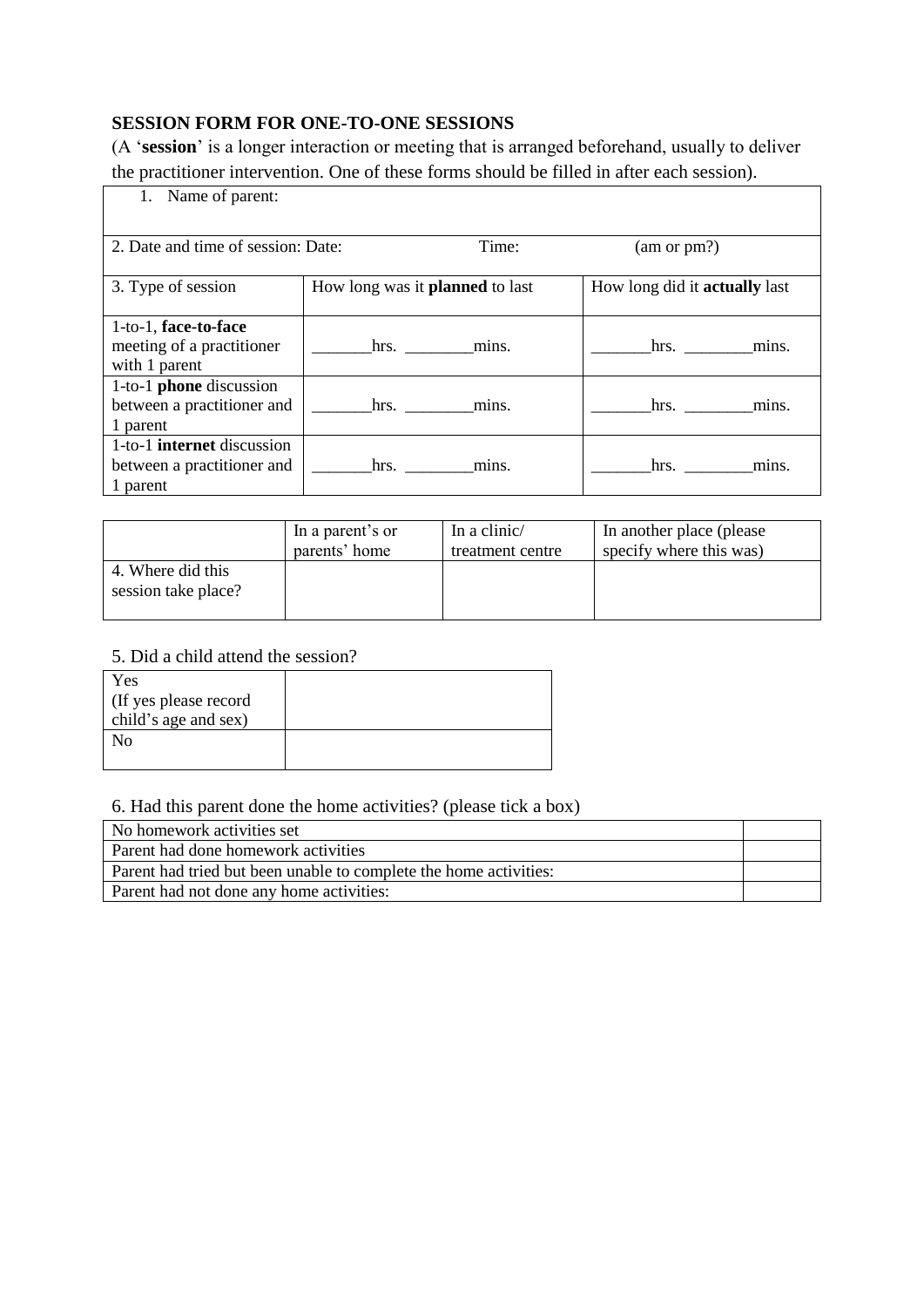7. Did the session otherwise go as planned: Yes \_\_\_\_\_\_ No \_\_\_\_\_\_\_\_

If No, please explain what occurred:

8. Which supplementary topic(s) were included in this session (please tick all that apply):

| How to manage the stress of a baby's unsoothable crying   |
|-----------------------------------------------------------|
| Arranging social supports and asking for help when needed |
| Relaxation and diaphragmatic breathing                    |
| Getting good-enough sleep and exercise                    |
| A topic was planned, but not included                     |
| No topic was planned                                      |
| Others not detailed here $-$ please specify               |
|                                                           |

9. How would you rate this session (please tick one and provide comments in the box below):

| Please explain your rating: | Highly successful | Moderately successful | A bit successful | Unsuccessful |
|-----------------------------|-------------------|-----------------------|------------------|--------------|
|                             |                   |                       |                  |              |
|                             |                   |                       |                  |              |
|                             |                   |                       |                  |              |
|                             |                   |                       |                  |              |
|                             |                   |                       |                  |              |
|                             |                   |                       |                  |              |
|                             |                   |                       |                  |              |
|                             |                   |                       |                  |              |
|                             |                   |                       |                  |              |
|                             |                   |                       |                  |              |
|                             |                   |                       |                  |              |
|                             |                   |                       |                  |              |
|                             |                   |                       |                  |              |
|                             |                   |                       |                  |              |
|                             |                   |                       |                  |              |
|                             |                   |                       |                  |              |
|                             |                   |                       |                  |              |
|                             |                   |                       |                  |              |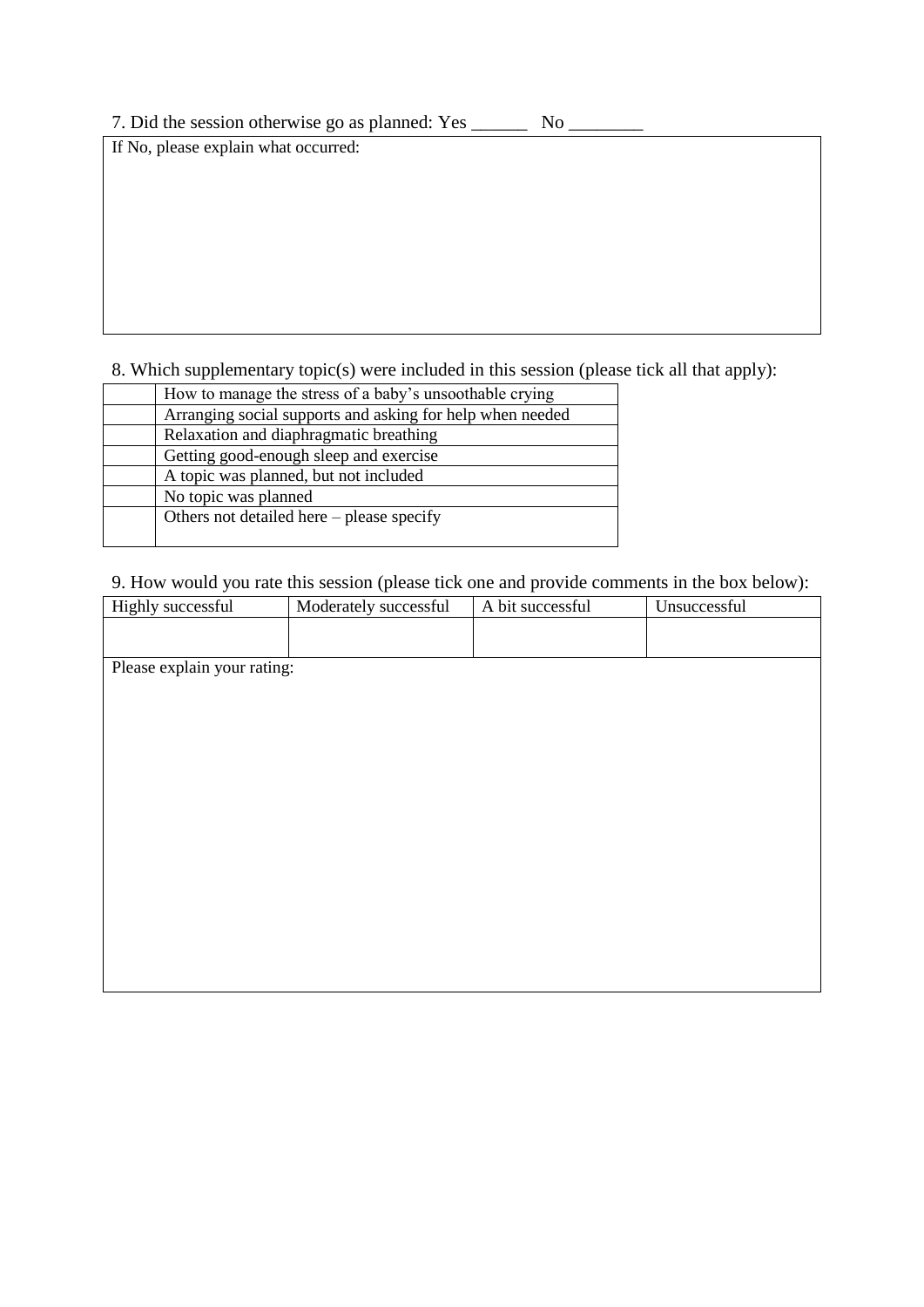## **SESSION FORM FOR GROUP AND PARTNER SESSIONS**

(A '**session**' is a longer interaction or meeting that is arranged beforehand, usually to deliver the practitioner intervention. One of these forms should be filled in after each session. Please also record parent attendance on the contact form).

| 1. Names of parents attended: |
|-------------------------------|
|                               |
|                               |
|                               |
|                               |
|                               |
|                               |
|                               |
|                               |

| 2. In total, how many parents attended this session: | Number of |
|------------------------------------------------------|-----------|
|                                                      | parents   |
| How many of these were mums:                         |           |
| How many of these were dads:                         |           |
| How many of these were female partners:              |           |
|                                                      |           |

3. Date and time of session: Date: Time: (am or pm?)

| 4. Type of session            | How long was it <b>planned</b> to last | How long did it <b>actually</b> last |
|-------------------------------|----------------------------------------|--------------------------------------|
|                               |                                        |                                      |
| <b>Group face-to-face</b>     |                                        |                                      |
| meeting between a             | hrs. mins.                             | hrs. $\qquad$<br>mins.               |
| practitioner and parents      |                                        |                                      |
| <b>Group phone</b> discussion |                                        |                                      |
| between a practitioner and    | hrs. mins.                             | hrs.<br>mins.                        |
| parents                       |                                        |                                      |
| <b>Group internet</b>         |                                        |                                      |
| discussion between a          | hrs.<br>mins.                          | hrs.<br>mins.                        |
| practitioner and parents      |                                        |                                      |

|                                          | In a parent's or | In a clinic/     | In another place (please) |
|------------------------------------------|------------------|------------------|---------------------------|
|                                          | parents' home    | treatment centre | specify where this was)   |
| 5. Where did this<br>session take place? |                  |                  |                           |

#### 6. Did a child attend the session?

| Yes<br>If yes please record<br>child's age and sex) |  |
|-----------------------------------------------------|--|
| Nο                                                  |  |

#### 7. Which parents had done the home activities? (please list names where applicable)

|                                            | Parent Name |
|--------------------------------------------|-------------|
| No homework activities set                 |             |
| <b>Parent had done homework activities</b> |             |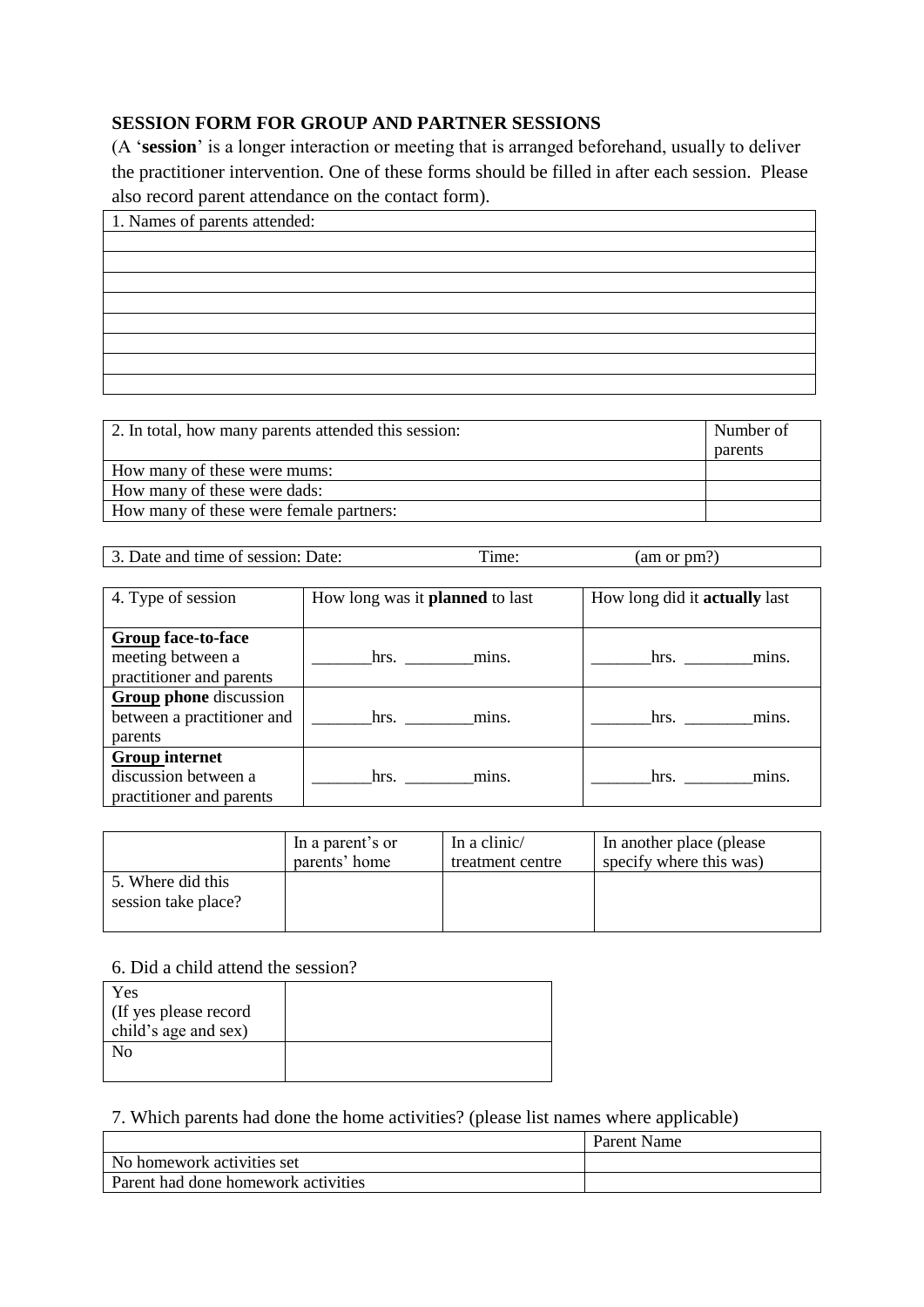| Parent had tried but been unable to complete the home activities: |  |
|-------------------------------------------------------------------|--|
| Parent had not done any home activities:                          |  |

8. Please write numbers in one or more of the boxes below to identify any attendance issues that occurred (write 0 if everyone attended).

|                                                                                                                                           | How<br>many |
|-------------------------------------------------------------------------------------------------------------------------------------------|-------------|
|                                                                                                                                           | parents?    |
| One or more parents contacted you beforehand to cancel taking part (please write how<br>many)                                             |             |
| One or more parents failed to show up (please write how many and also include this<br>information on the parents individual contact form) |             |
| One or more parents left the session early (please write how many)                                                                        |             |
| One or more parents attended late (please write how many)                                                                                 |             |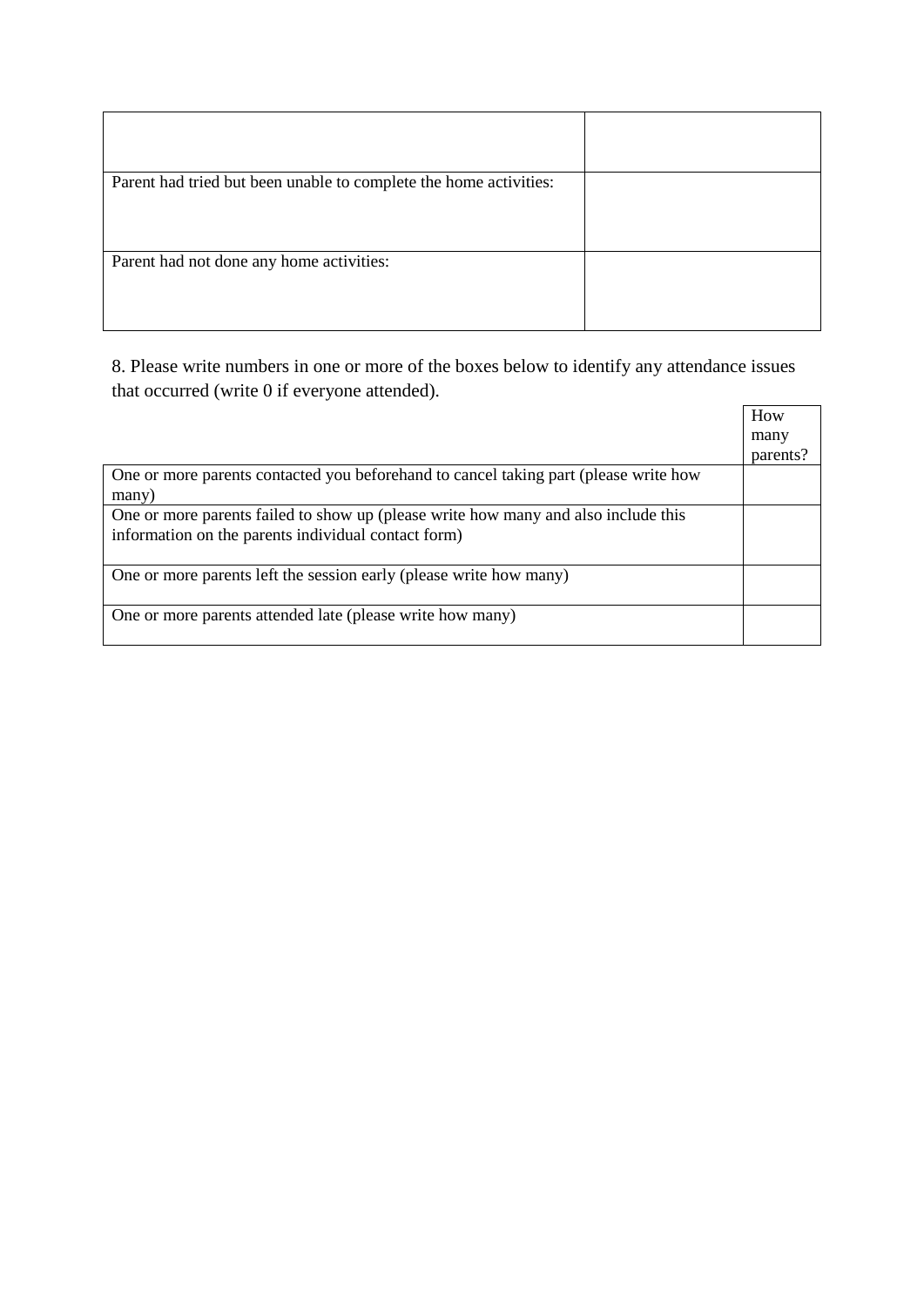| 9. Did the session otherwise go as planned: Yes |  |  | No. |
|-------------------------------------------------|--|--|-----|
|-------------------------------------------------|--|--|-----|

If No, please explain what occurred:

10. Which supplementary topic(s) were included in this session (please tick all that apply):

| How to manage the stress of a baby's unsoothable crying   |
|-----------------------------------------------------------|
| Arranging social supports and asking for help when needed |
| Relaxation and diaphragmatic breathing                    |
| Getting good-enough sleep and exercise                    |
| A topic was planned, but not included                     |
| No topic was planned                                      |
| Others not detailed here – please specify                 |
|                                                           |

11. How would you rate this session (please tick one and provide comments in the box below):

| Highly successful           | Moderately successful | A bit successful | Unsuccessful |
|-----------------------------|-----------------------|------------------|--------------|
|                             |                       |                  |              |
|                             |                       |                  |              |
| Please explain your rating: |                       |                  |              |
|                             |                       |                  |              |
|                             |                       |                  |              |
|                             |                       |                  |              |
|                             |                       |                  |              |